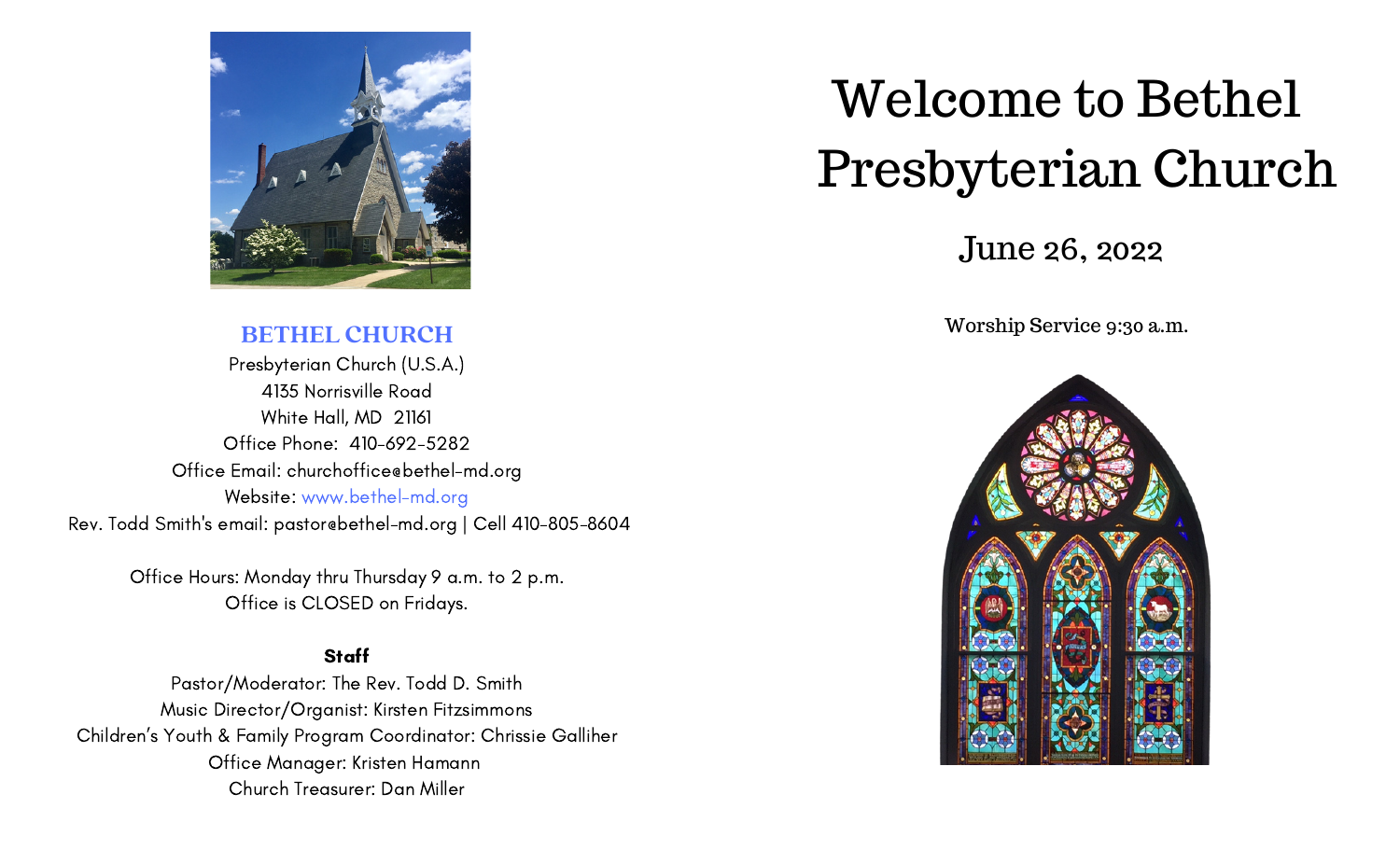Our worship begins with the organ voluntary. Please silence all electronics and be prayerfully attentive to the quiet presence of God. + indicates standing; congregational readings/responses are shown in bold print.

Gathering and Welcome **Elder Ron Lee** The grace of our Lord Jesus Christ be with you. And also with you. Voluntary **Call to Worship Call to Worship Ruth Walker** Leader: Our darkness shall be turned to light. People: The Savior is coming. Sing with gladness! Leader: Let Us Worship God +Hymn 466 O For a Thousand Tongues to Sing Prayer of Confession

Loving Lord, Lamb of God who takes away the sins of the world, have mercy on us. We have been lukewarm disciples. We have lacked the zeal of John the Baptist. Instead of letting our voices cry out in the wilderness, our cries have been weak and halfhearted. Instead of proclaiming the gospel with conviction, we have shrugged and stammered. Instead of clothing ourselves in humility and faith, we have put on power and prestige. Instead of giving you the glory, we have puffed ourselves up with pride. Forgive us, O God. Transform us for authentic and wholehearted discipleship. This we pray in Jesus name. Amen

(Silent prayer of confession)

**The Lord's Prayer**

Assurance of Pardon

Gloria Patri

### This Week's Sermon

We welcome Elder Ron Lee as he presents his sermon "The Joseph Effect- Favor isn't fair"

### Genesis 37:3-9

down to me."

3 Now Israel loved Joseph more than any other of his children because he was the son of his old age, and he made him an ornamented robe. [\[a](https://www.biblegateway.com/passage/?search=Genesis+37%3A3-9&version=NRSVUE#fen-NRSVUE-1087a)] 4 But when his brothers saw that their father loved him more than all his brothers, they hated him and could not speak peaceably to him. 5 Once Joseph had a dream, and when he told it to his brothers, they hated him even more. 6 He said to them, "Listen to this dream that I dreamed. 7 There we were, binding sheaves in the field. Suddenly my sheaf rose and stood upright; then your sheaves gathered around it and bowed down to my sheaf." 8 His brothers said to him, "Are you indeed to reign over us? Are you indeed to have dominion over us?" So they hated him even more because of his dreams and his words. 9 He had another dream and told it to his brothers, saying, "Look, I have had another dream: the sun, the moon, and eleven stars were bowing

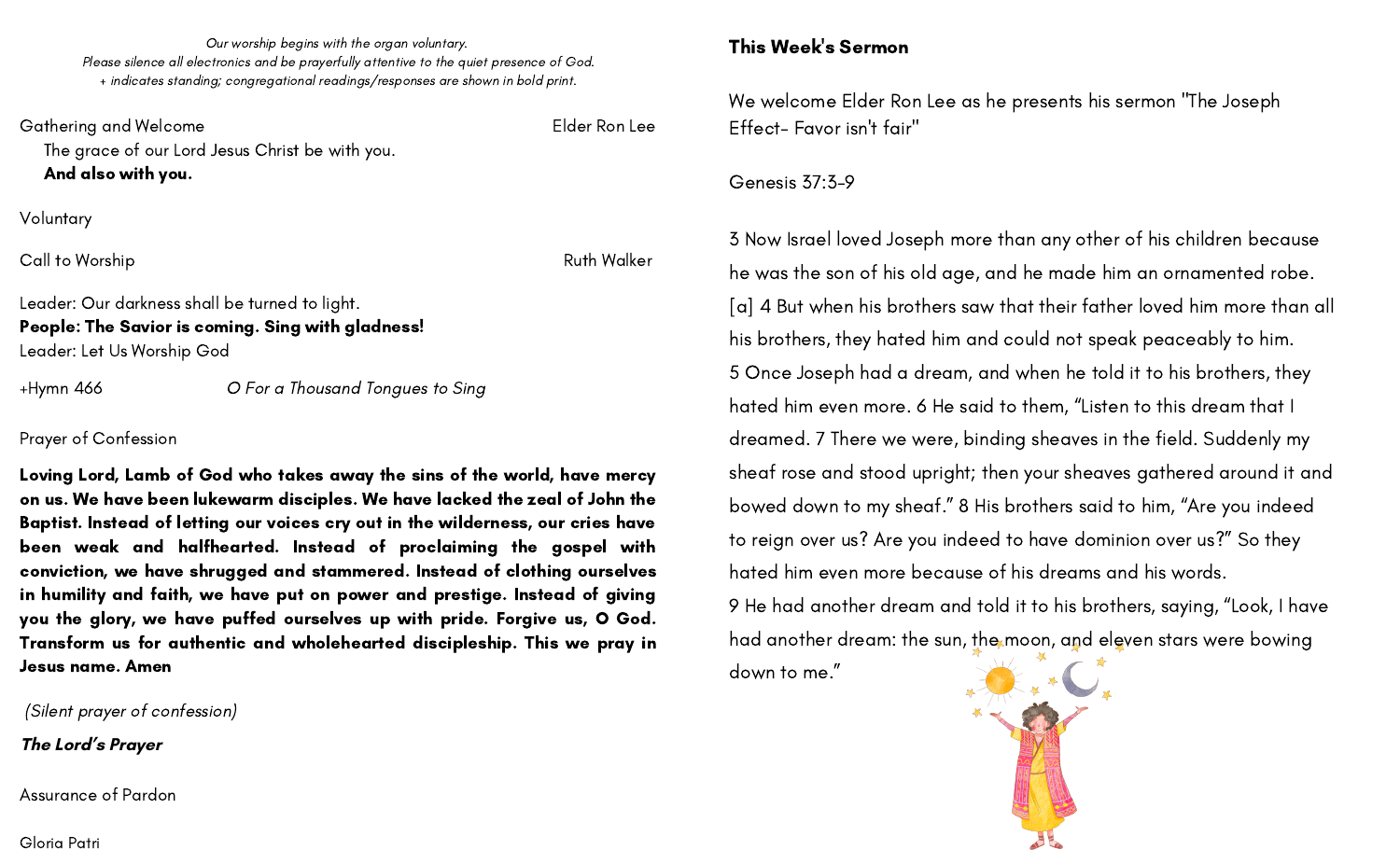#### **Church Leadership**

**Elders (Session)** - Meet  $3^{rd}$  Thursday each month

Class of 2022 Marsha Brooks Gary Lowe Carmie Messenger Class of 2023 **Ruth Walker** Polly Winskowski Nancy Alexander

Class of 2024 Krista Batchelor David Hinkley Kirk Jones

Deacons - Meet 1<sup>st</sup> Monday each month

Class of 2022 Janet Henderson Terri Schwarz MaryLee Swift

Class of 2023 Laurie Falkner Gail Lowe Lynda McRee

Class of 2024 Jane Burgess Sandy Louderback Rebecca Smith

Trustees - Meet 1<sup>st</sup> Tuesday each month

Class of 2022 Sam Fielder Bob Horn Steve Kauffman Chuck Saneman

Class of 2023 John Cairnes **Brian Calary Bruce Mattheiss Craig Messenger**  Class of 2024 **Bruce Batchelor** Jan Berlage R. Donald Scott **Greg Burgess** 

Open and Close Trustee for June is Bruce Mattheiss

**The 2022 Per Capita fee per congregation member is \$38.13.** Please be sure to submit your portion by the end of the year. Thank you!

#### + The Apostles' Creed

I believe in God the Father Almighty, Maker of heaven and earth. And in Jesus Christ his only Son our Lord; who was conceived by the Holy Ghost, born of the Virgin Mary, suffered under Pontius Pilate, was crucified, dead, and buried; he descended into hell; the third day he rose again from the dead; he ascended into heaven, and sitteth on the right hand of God the Father Almighty; from thence he shall come to judge the quick and the dead. I believe in the Holy Ghost; the holy catholic Church; the communion of saints; the forgiveness of sins; the resurrection of the body; and the life everlasting. AMEN.

+ Passing the Peace The peace of Christ be with you. And also with you.

Children's Lesson Chrissie Galliher

Prayer for Illumination **Ruth Walker** Ruth Walker

First Lesson Galatians 5:1, 13-25

This is the Word of the Lord. **Thanks be to God.** 

Second Lesson Genesis 37: 3-9

This is the Word of the Lord. **Thanks be to God.** 

Sermon Elder Ron Lee

+ Hymn 306 Fairest Lord Jesus

Prayers of the People

**Offertory** 

+ Doxology 592

+ Hymn Stand up for Jesus

Postlude

Benediction Elder Ron Lee